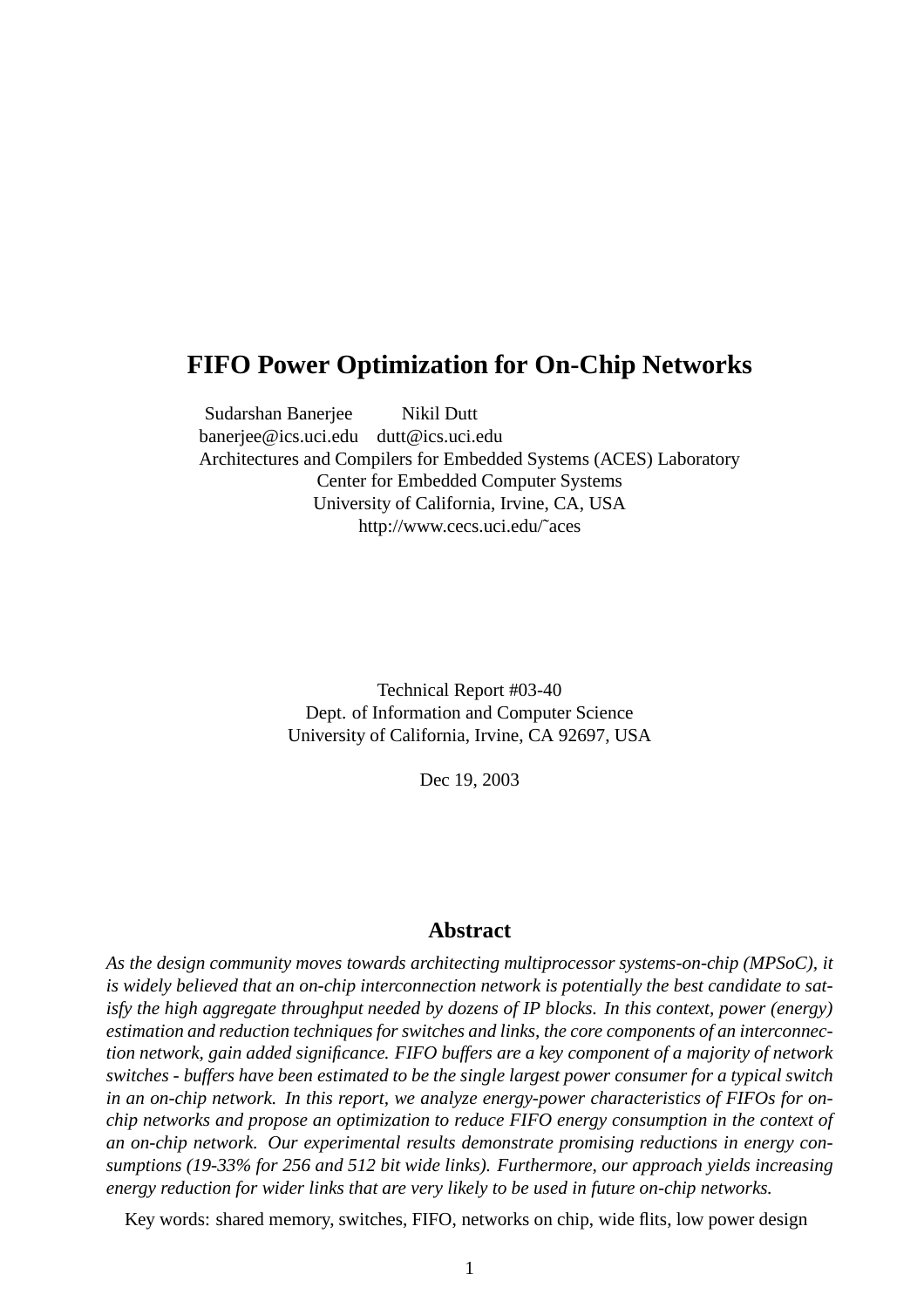## **Contents**

|   | <b>Introduction</b>                                                                  | 3                             |
|---|--------------------------------------------------------------------------------------|-------------------------------|
|   | <b>Related work</b>                                                                  | 3                             |
| 3 | Background in switches and shared memory systems                                     | $\overline{\mathbf{4}}$       |
| 4 | Power analysis and optimization of FIFO buffers<br>4.1<br>4.2<br>4.3<br>4.4<br>4.4.2 | 5<br>5<br>9<br>9<br><b>10</b> |
| 5 | <b>Experiments</b><br>5.1<br>5.2                                                     | 11<br>-12<br>14               |
| 6 | <b>Summary</b>                                                                       | 16                            |
|   | <b>Acknowledgments</b>                                                               | 16                            |

# **List of Figures**

|    | <b>FIFO</b>                                                                                    |
|----|------------------------------------------------------------------------------------------------|
|    | - 6                                                                                            |
|    |                                                                                                |
|    |                                                                                                |
| -6 | partitioned RAM $\ldots \ldots \ldots \ldots \ldots \ldots \ldots \ldots \ldots \ldots \ldots$ |
|    |                                                                                                |
|    |                                                                                                |
| 9  |                                                                                                |
| 10 |                                                                                                |
|    | $128x256$ FIFO                                                                                 |
| 12 |                                                                                                |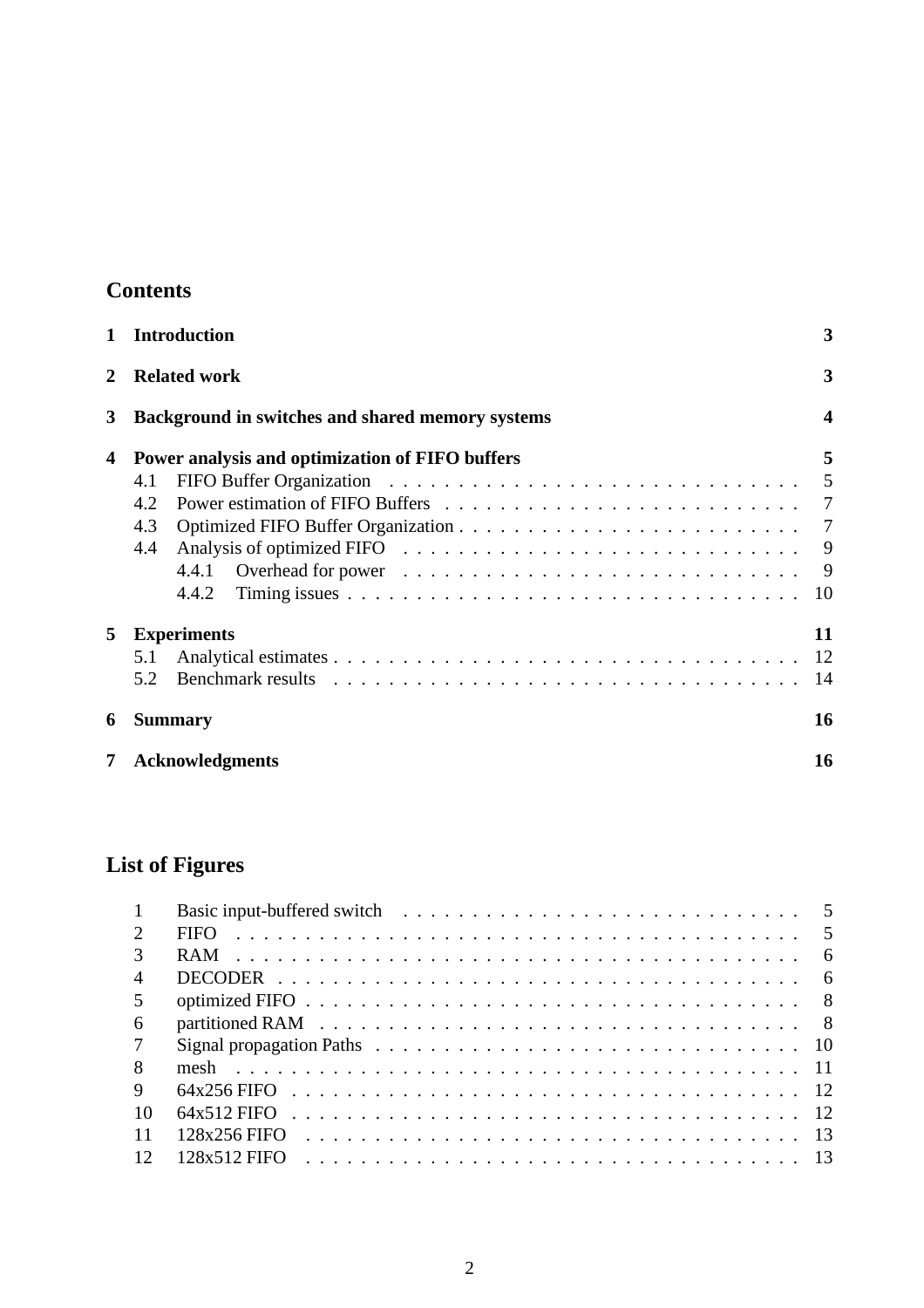## **1 Introduction**

With rapidly decreasing feature size, it has become more feasible to integrate dozens of IP blocks into a Systems-on-Chip (SoC). Shared-medium buses are very unlikely to meet the communication requirement of such systems: this has motivated a series of proposals for generic interconnection templates, often referred to as on-chip networks [4], [3]. Power-energy issues play a very fundamental role in SoC design. With interconnects beginning to dominate the power-energy performance of SoCs, it becomes critical to consider the interconnection paradigm for SoC components.

When considering power-energy issues in an on-chip network, buffers in network switches are potentially the most important components. For instance, input buffering is a common organization for many modern-day switches like the Alpha 21364 router [12]. Buffers in such a switch are typically organized as one or multiple FIFO's per input port (wormhole, virtual channels, etc). It has been estimated that these input buffers contribute 46-61% of total power in a switch modelled on the Alpha 21364 router [1]. This provides the motivation for us to analyze and optimize the power-energy consumption of FIFOs in the context of input buffered switches for an on-chip network.

A distinguishing feature of an on-chip network is very wide links, (typically 256 bits wide or more), which are not feasible in off-chip networks due to significant overheads. However it is recognized [4] that realistically all data transfers on the network are unlikely to be so wide. We propose a technique to optimize energy consumption in FIFO buffers under the assumption of wide data transfers in a high performance on-chip network. We utilize a key property of a network interconnecting the various components of a shared-memory based MPSoC : a significant number of transactions need to carry only limited information. This property enables us to achieve significant reduction in energy consumption for the FIFO buffers: over 33% improvement for buffers in networks with 512 bit wide links. An important aspect of the optimization is that, assuming the control information doesn't increase significantly, the reduction scales well as the flit width increases. This feature makes the opimization even more viable in future on-chip networks.

The rest of this report is organized as follows: in Section 2, we review related research in on-chip networks and power estimation. In Section 3 we summarize some basic, yet very relevant concepts in network switches and shared memory systems. In Section 4, we describe a typical FIFO buffer organization and present our proposed optimization. In Section 5, we present the experiments conducted. We conclude with Section 6.

## **2 Related work**

Design of the communication architecture is one of the most important issues in architecting a MpSoC. This requires interconnecting multiple IP blocks such as multimedia processors with I/O requirements in the range of Gbit/s. It is very unlikely that bus-based architectures would be able to meet this requirement, and this provides impetus for research into on-chip networks [4], [3], [15].

Research in on-chip networks quite naturally leverages the existing significant body of work in the domain of interconnection networks for parallel computer architectures [18]; this body of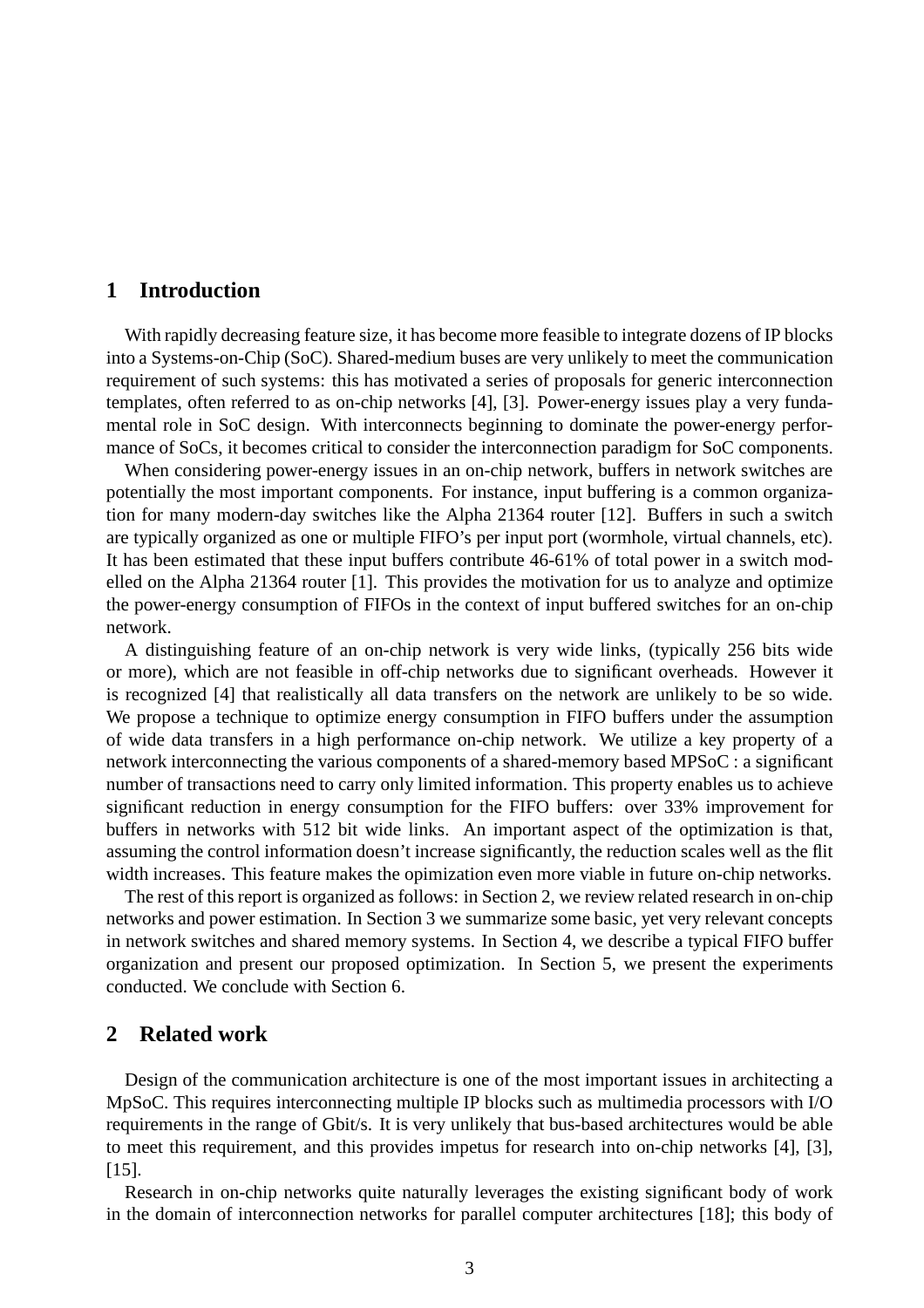work has in turn been built upon extensive research in packet switches for more general purpose computer networks like LANS, the Internet, etc [20]. Traditional research in computer networks has been driven primarily by performance issues. However, issues related to power-energy consumption take on a much more significant role in the context of an on-chip network.

There exists a large body of work related to power estimation and power optimization techniques for processors and memories [13], [14], [7], [6]. The field of power-oriented investigations into interconnection networks is less mature in comparison [16], [17]. More specifically, given that the concept of an on-chip network is still in its nascent stages, there are relatively few studies focussed on power-related issues in such a network [10], [1], [2].

In [1], architectural power models are proposed for various switch components including arbiters, cross-bars and FIFOs: average and peak power for a network switch is analytically estimated based on flit arrival rate. In [10], switch level power models based on bit transitions are used to study relationship between packet size and cache characteristics such as cache miss penalty, cache miss rate, etc, in a distributed shared memory framework. In [2], power dissipation of network micoarchitectures is analyzed in a CMP(chip multiprocessor) context and some power efficient microarchitectures, segmented crossbar, write-through buffer, etc are proposed.

In our work, the power models of a FIFO are similar to [1], essentially based on [7], [6] with some minor modifications. Similar to [10], we use the distributed shared memory framework RSIM [9], for conducting our experiments. We complement the efforts of [10], [1], [2] by focusing on the correlation between energy consumption of SRAM-based FIFO buffers and network data widththis enables us to propose an optimization that achieves significant energy savings without any performance overhead. Our approach scales well with increasing network width, a key feature expected of future on-chip networks. Furthermore, our approach characterizes the energy savings under real network traffic from application benchmarks, whereas the study in [2] observed much smaller energy savings due to network contention.

## **3 Background in switches and shared memory systems**

Figure 1 shows the structure of a basic input-buffered switch in an interconnection network. Flits <sup>1</sup> arriving on the input ports are stored in buffers till a path through the crossbar is made available by the scheduler. The scheduling mechanism essentially handles contention-related issues such as flits arriving at different input ports simultaneously requesting the same outgoing link. A flit successfully traversing the crossbar is sent to the appropriate output port based on the address computed by the routing logic from control bits embedded in the flit.

CC-NUMA (cache-coherent nonuniform memory) [5] is a commercially popular approach to designing scalable shared memory systems. Typically, one or more processors with local caches access a local main memory on a shared bus, and, multiple such nodes are interconnected via a network. Accesses to all non-local data get translated into network transactions, and, cache coherence is maintained by replicating data in caches instead of in local main memory. A key aspect of protocols such as MSI (Modify-shared-invalid), MESI (Modify-exclusive-shared-invalid) [5] dealing with cache states and their transitions is the fact that a cache access fault could potentially trigger

<sup>&</sup>lt;sup>1</sup>a flit is the logical unit of data transfer in an interconnection network-typically flit width equals link width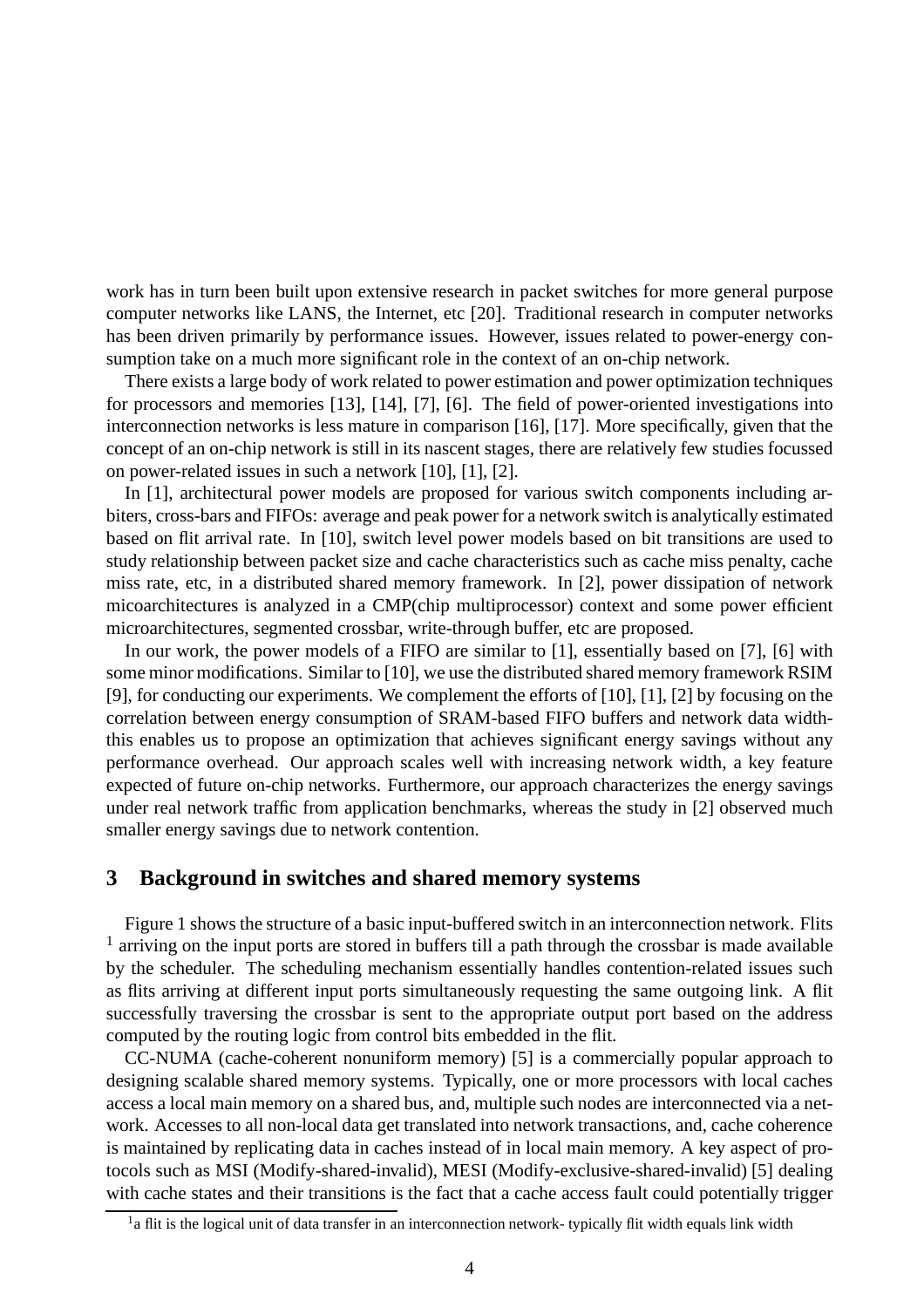

**Figure 1. Basic input-buffered switch**

multiple network transactions, some of which just need to transfer the state transition information. This information remains constant even when the volume of data transfer in a network transaction increases- in an on-chip network this corresponds to increase in link width, and, width of data flit (a flit carrying actual data).

Studies have shown that the input buffers, typically structured as FIFOs, are potentially the single largest energy consumer in a typical switch [1]. This motivates our investigation into energy consumption of FIFOs and results in our proposal to modify the FIFO structure for reduced energy consumption.

## **4 Power analysis and optimization of FIFO buffers**

For the rest of this paper we use the term power to mean the average energy consumption at a particular instant (i.e, average power as opposed to peak power).

#### **4.1 FIFO Buffer Organization**



**Figure 2. FIFO**

Figure 2 shows the block diagram of a typical SRAM based *n X m* FIFO that can store at most *n* flits (words) each of width *m* bits. On a *read*(*write*), the flit is written into (read from) the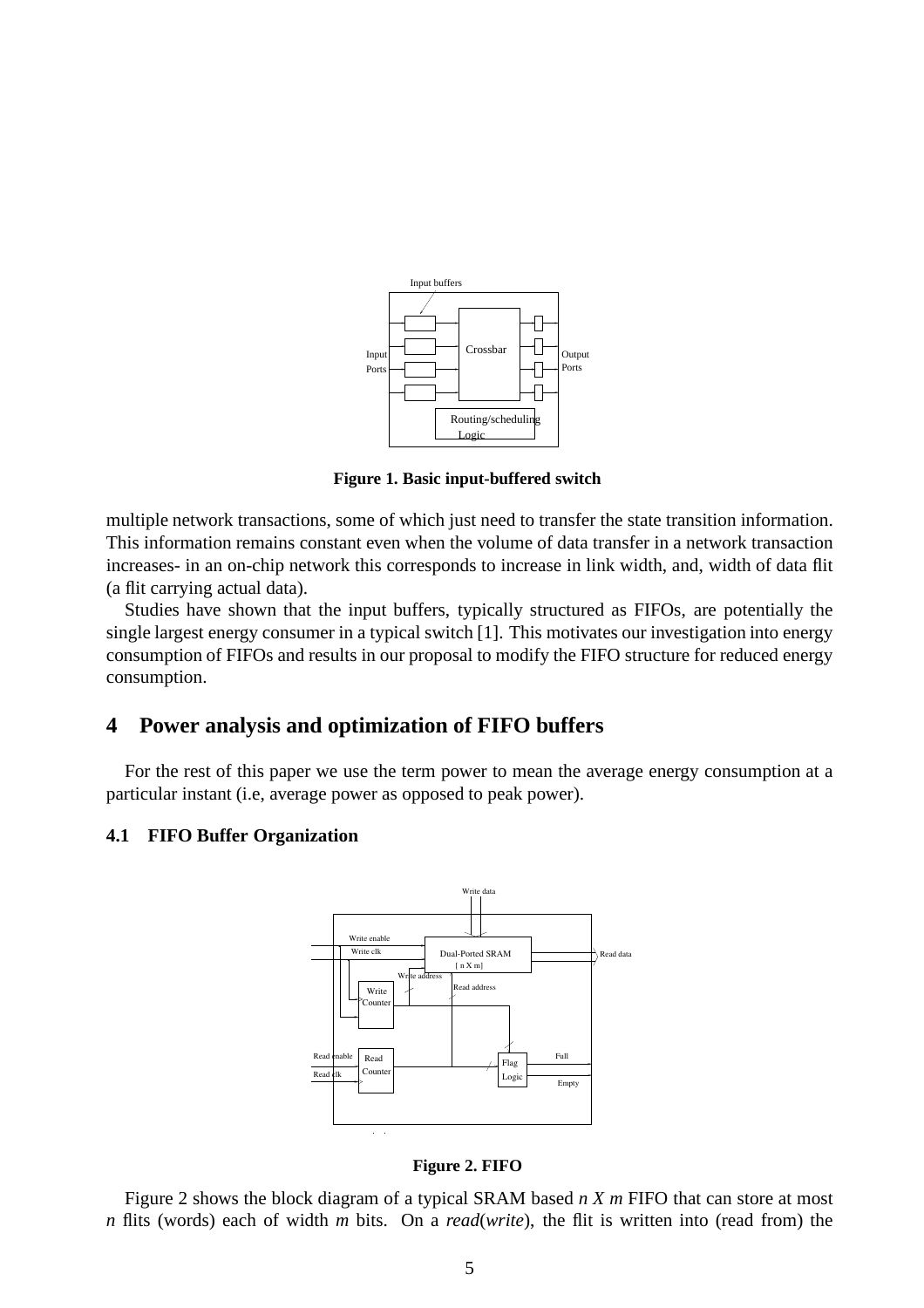appropriate row of the SRAM, with the row indexing done based on the addresses generated from a read(write) counter. The read and write addresses are also sent to some flag logic which generates *full* and *empty* signals interpreted by external logic to prevent *write*s during *full* or, *read*s during *empty*- the external logic is simply the switch control logic in our context.



**Figure 3. RAM**



**Figure 4. DECODER**

We next describe the internal structure of the SRAM. This is a matrix of *n* rows with *m* memory cells in each row, as shown in Figure 3. As mentioned above, there are two separate decoders which drive the read and write wordlines on the appropriate row of the memory array based on the addresses generated by the corresponding counters. The decoder structure, shown in Figure 4 is assumed to be similar to discussions in [6]. Essentially a  $log(n)$  bit address is input to  $log(n)/3$ decoders, each one a 3-8 decoder implemented as NAND gates- the decoder outputs drive NOR gates, one NOR for each wordline. For the memory cell, we assume a structure with a doubleended write bitline and a double-ended read bitline terminating in a differential sense amplifier.

A read operation on such a cell is executed by the following micro-sequence: the precharge signal is raised high, charging the read bitlines. This is followed by activation of the read wordline *Lrw* which causes one of the read bitlines to be pulled low depending upon the value stored in the cell. On a write, similarly, the write wordline  $L_{ww}$  is activated enabling the cell to store the data available on the write bitlines  $L_{wb}$ ,  $L_{\overline{wb}}$ .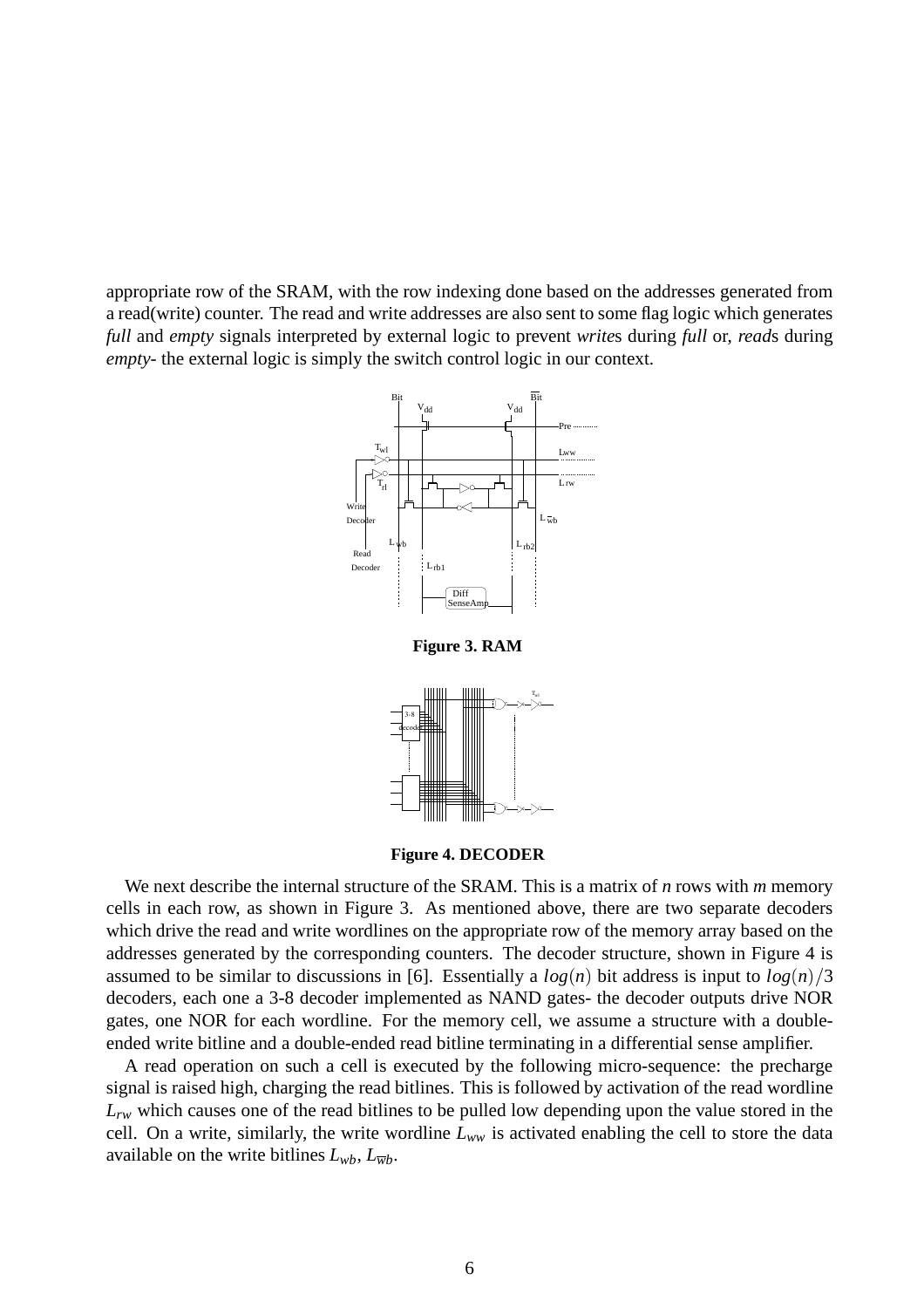#### **4.2 Power estimation of FIFO Buffers**

Estimation of power consumption of SRAMs is a well-studied field [7], [6]. In a MOS circuit, most of the power consumption is due to the switching capacitance: i.e, the power consumed by a read or write operation can be estimated with reasonable accuracy from the capacitances of the transistors and metal lines involved in the operation. The estimation process necessarily includes estimation of transistor sizes based on the loads they need to drive, assumptions on appropriate thresholds they need to be driven to, etc. For instance, the precharge transistors need to be large enough to drive the read bitlines.

For our estimation purposes, we use the following set of equations at a high level of abstraction for *Pread* and *Pwrite*, which represent the power consumptions of a single read and write operation respectively:

 $P_{read} = P_{decode} + P_{readwordline} + m * (2 * P_{precharge} + P_{readbitline} + P_{senseamp})$  $P_{write} = P_{decode} + P_{writewordline} + \alpha * (P_{writebitline} + P_{cell})$ where:

•  $P_{decode}$  is the power consumption of a decoder in decoding an address. This is estimated from the capacitances of the NAND and NOR gates constituting the decoder

 *Preadwordline* and *Pwritewordline* are the power consumptions when a wordline is activated. This is estimated from capacitances of the wordline driver and the metal wordline length

 *Preadbitline* and *Pwritebitline* are the power consumptions of the corresponding bitline. This is estimated from the bitline length

•  $P_{cell}$  corresponds to the memory cell capacitance

 $\bullet \alpha$  is the number of memory cells that change state on a specific write operation.

Detailed estimation of the individual capacitances with suitable technology scaling follow the guidelines of [7], [6] with some minor modifications. An example of a modification: in [6], for the wirelength estimation needed to compute decoder capacitances, it is assumed that there are multiple memory arrays arranged as 2 X 2 blocks with the decoder in the middle. However, we assume a single memory array which results in a different wirelength estimate and a corresponding change in the capacitance and power estimate.

#### **4.3 Optimized FIFO Buffer Organization**

From our prior discussions of a shared memory MPSoC, as the width *m* of a data flit (or, number of columns in the memory array) grows without a corresponding increase in the control flit size, a significant amount of power is wasted for control flits- this wastage is essentially due to extra capacitance on the long wordlines for both read and write operations. Additionally, for read operations, there is significant power wastage in precharging the bitlines for cells that don't contain any useful information. Thus we can reduce power consumption in control flits for  $m - C$  bits where width of control flit is *C* bits.

We achieve this by modifying the basic FIFO structure as shown in Figure 5. Additionally, we modify the SRAM structure as shown in Figure 6. Essentially we

(a) split the memory array into **RAM1**, a *n X C* array, and **RAM2**, a *n X (m - C)* array

(b) gate the wordlines, precharge lines of **RAM2** by appropriate signals as described later.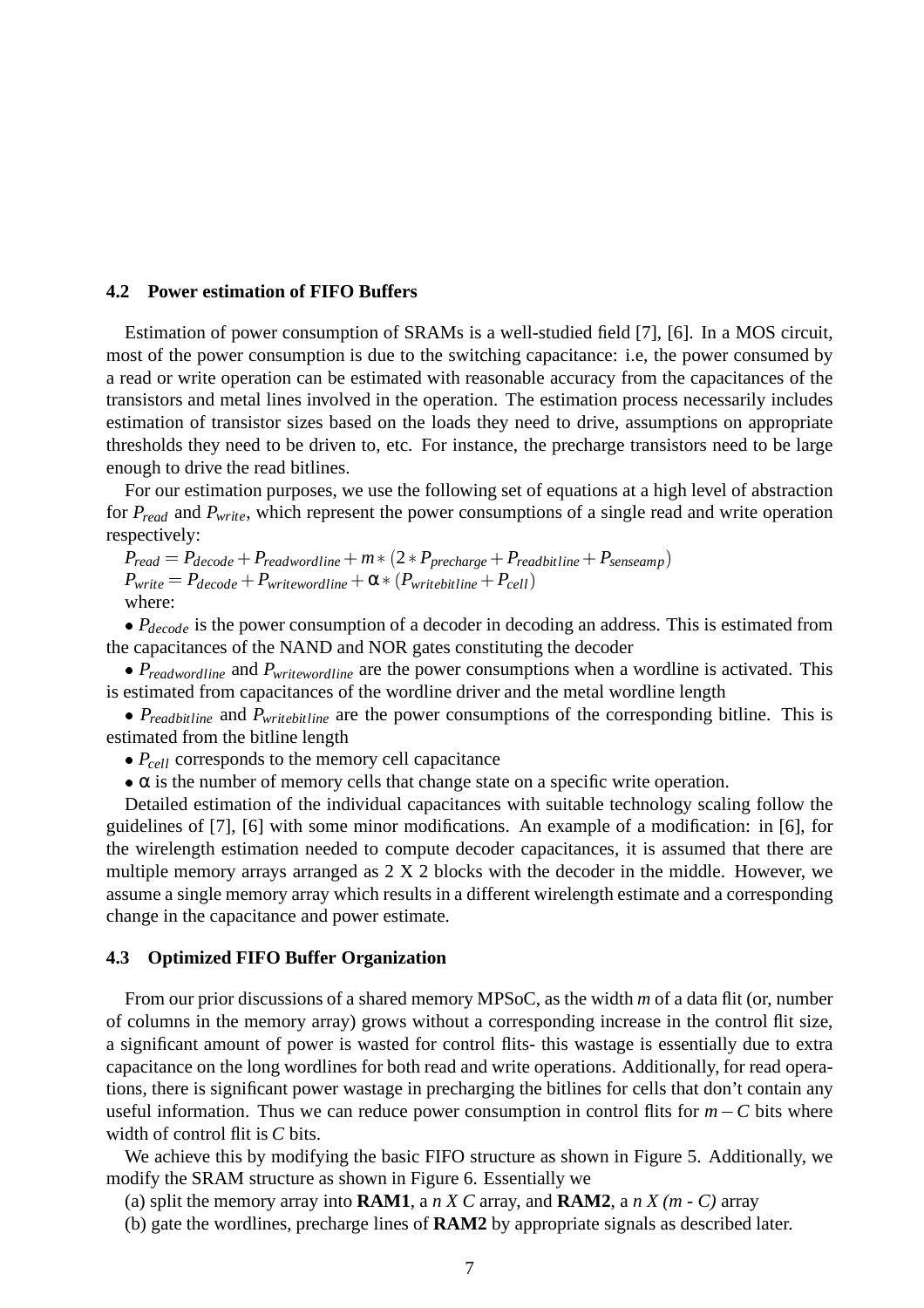

**Figure 5. optimized FIFO**



**Figure 6. partitioned RAM**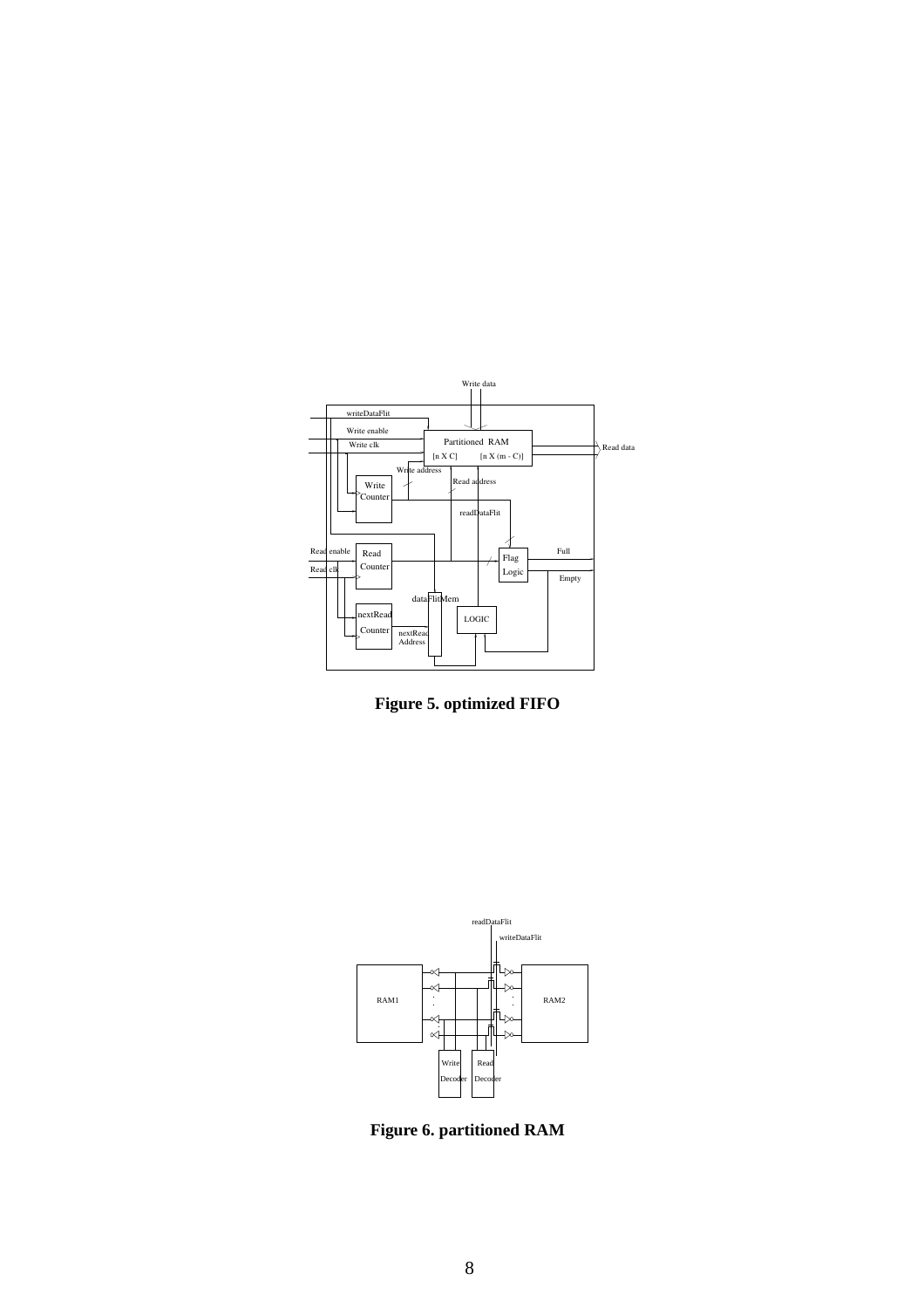The modified FIFO functions in the following manner:

In the delay model of a pipelined wormhole router as in [19], when a flit arrives at a switch, it is buffered in the input queue: the head flit of a packet goes through the states of *routing*, *switch arbitration* and *switch traversal* while successive flits simply wait in the input queue till a buffer becomes available on the next hop. Along with checking whether an incoming flit is a head flit, we add a simple comparison to check if the incoming flit is a data flit or control flit, and the result of the comparison is the new control signal *writeDataFlit*. This signal *writeDataFlit* gates the write wordlines on **RAM2**. Thus, for a control flit, only *C* bits are stored in **RAM1**- for a data flit, the first *C* bits are stored in **RAM1** and the remaining *(m - C)* bits are stored in **RAM2**. Also, the value of the signal *writeDataFlit* is stored in the *n X 1* memory **DataFlitMem** at the current write address generated by the **write counter**.

Similarly, while retrieving the flit from the FIFO, *readDataFlit* gates the read wordlines of **RAM2**. This signal is essentially the bit previously stored in **DataFlitMem** on a write at the corresponding address. The logic driving *readDataFlit* can be succintly described as:

if (*FIFO empty*) *readDataFlit* = *writeDataFlit* else

#### *readDataFlit* = **DataFlitMem [nextRead]**

The **nextRead counter** is functionally similar to the **read counter**. However, instead of generating the current read address for the FIFO, it generates the address for the next entry stored in the FIFO. As an example, if the **read counter** was a simple binary up counter with a current count of *i*, the current count generated by **nextRead counter** would be  $(i + 1)$ *modulo*(*maxcount* + 1). The signal *readDataFlit* also gates the precharge logic for **RAM2** to take care of the fact that the precharge transistors are significant power consumers.

## **4.4 Analysis of optimized FIFO**

#### **4.4.1 Overhead for power**

We now analyze the overhead incurred by our proposed optimization. In terms of additional logic estimated from transistor count, the overhead is minimal. Overhead for the additional counter and control logic is insignificant compared to any reasonable SRAM. The introduction of a new one bit memory array and gating transistors cause an estimated area overhead of less than 1% for a *64 X 128* SRAM. This very small fraction effectively disappears as data flit width increases.

When we consider power issues, we have of course reduced significantly (almost eliminated) the power consumption corresponding to the unused bits in a control flit. But on the flip side, with our scheme every read and write operation on the FIFO now has an extra memory access to the 1-bit wide memory **DataFlitMem** increasing the power consumption on every access.

On every write access to the partitioned RAM, the same decoded address is used to access the **DataFlitMem** location where *writeDataFlit* is stored- so, we don't need a write decoder for **DataFlitMem**. However, on a read access to the partitioned RAM, the decoded address is different from the address to retrieve *readDataFlit*: so we need a separate read decoder for **DataFlitMem**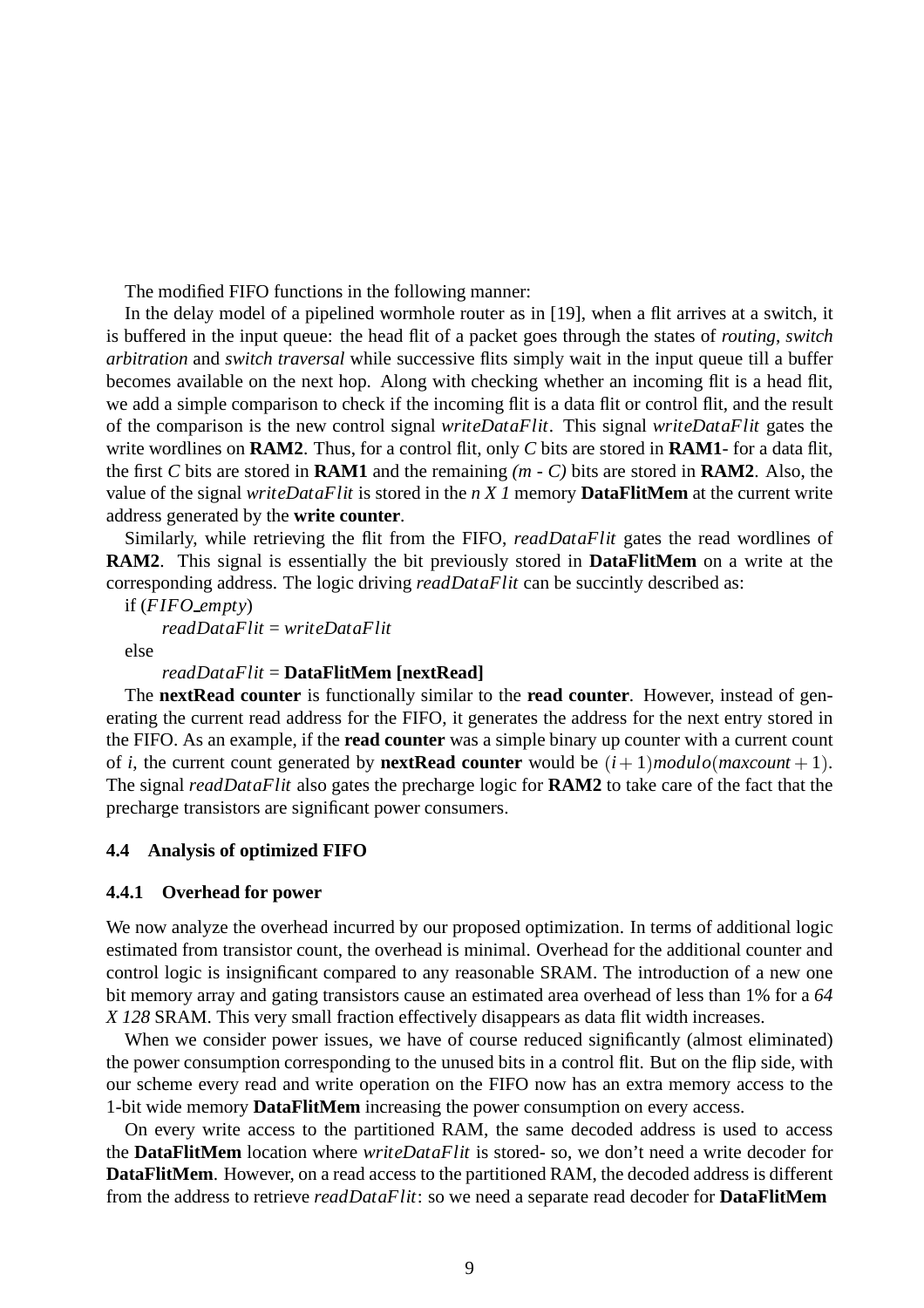These observations lead to the following equations representing the power consumption of an optimized FIFO:

For data flits, (utilizing the entire width of the original SRAM)

 $P_{read} = 2*P_{decode} + P_{readwordline}(RAM1) + P_{readwordline}(RAM2) + (m+1)*(2*P_{precharge} + P_{readbitline} +$ *Psenseamp*)

 $P_{write} = P_{decode} + P_{writtenordinate}(RAM1) + P_{writtenordinate}(RAM2) + (1 + \alpha) * (P_{writebitline} + P_{cell})$ The equations make a pessimistic assumption that any read or write on **DataFlitMem** causes the addressed cell to change state.

With similar assumptions for control flits, we have

 $P_{read} = 2 * P_{decode} + P_{readwordline}(RAM1) + (C + 1) * (2 * P_{precharge} + P_{readbitline} + P_{senseamp})$  $P_{\text{write}} = P_{\text{decode}} + P_{\text{writeworldine}}(RAM1) + (1 + \alpha) * (P_{\text{writebitline}} + P_{\text{cell}})$ 

#### **4.4.2 Timing issues**





From the preceding description it is not immediately clear if the optimized FIFO functions correctly when we consider timing issues. For the write operation, if *writeDataFlit* and the *writeEnable* signal are issued simultaneously there seems to be the possibility that the wordline might be incorrectly enabled or disabled. Note that once the *writeEnable* signal is activated by the FIFO controller, the write wordline corresponding to the current flit can get activated only after propagation delay through the write counter and the delay through the decoder (illustrated by **Wordline Enable Path** in Figure 7). However, *writeDataFlit* propagates only on metal wire and would always gate the wordline correctly.

We next consider the read operation. Obviously when reading a flit it is not practical to fetch the stored bit (indicating whether it is a data or control flit) in the same cycle: this would imply 2 consecutive memory read accesses in one cycle and would potentially have a severe impact on the circuit delay by stretching the clock cycle. To get over this obstacle, we have used the simple property of the FIFO that it would be always possible to calculate the address of the location to be read next. Thus, when doing a read access to retrieve a flit, in the same cycle we fetch the stored bit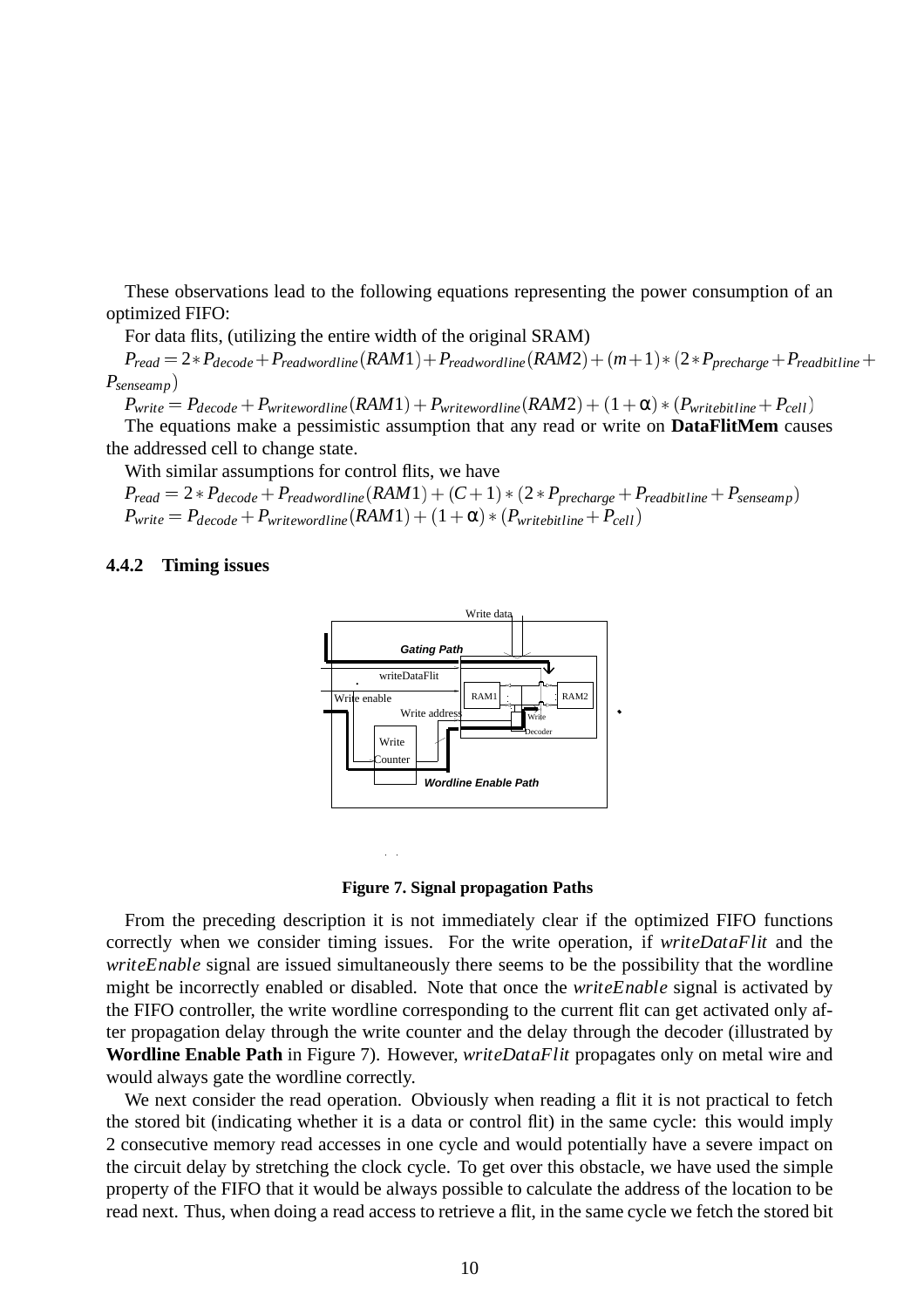corresponding to the next read address; by the time the next flit is to be retrieved, *readDataFlit* has the correct value. Note that for the simple case of a FIFO read counter implemented as a binary up counter, a simple incrementer (adder) would generate the next read address. However, often counters in FIFOs are implemented as Gray or Johnson counters and therefore, a simple adder may not suffice to generate the next read address. That motivated the addition of the **nextRead counter** to the optimized FIFO shown in Figure 5.

## **5 Experiments**

The platform for our experiments was the RSIM simulator [9], widely used in academia for investigations into shared-memory multiprocessor systems. In RSIM, the individual processors aggressively exploit ILP (Instruction level parallelism). The flit-level interconnect network submodule in RSIM models a wormhole router with various configurable parameters like the flit width, depth of FIFO's in the network switches, cache-coherence protocols, etc.

We classified the different categories of network transactions in RSIM, and hence their corresponding flit types, into data or control. For example, flits corresponding to *invalidation* transactions are categorized as control flits while flits corresponding to *readexclusive* transactions are categorized as data flits. Control information in RSIM needs 128 bits: for the default network width/flitsize of 8 bytes, each control transaction generates two control flits.

Given the power estimate for a single FIFO, we modelled the FIFO energy consumption of a complete interconnection network by a minor modification to the RSIM simulator to aggregate the data from all input FIFO's for all switches in the interconnection network.



4 X 4 Network

#### **Figure 8. mesh**

Our base configuration, as shown in Figure 8 was 16 processors arranged in a 4 X 4 mesh, as suggested in [4]. In RSIM, each processor is modelled with a L1 and L2 cache and is connected to the network through a network interface.

For conducting our experiments, we chose the technological parameters to match those of the Alpha router [12], i.e

Feature size: 0.18 microns,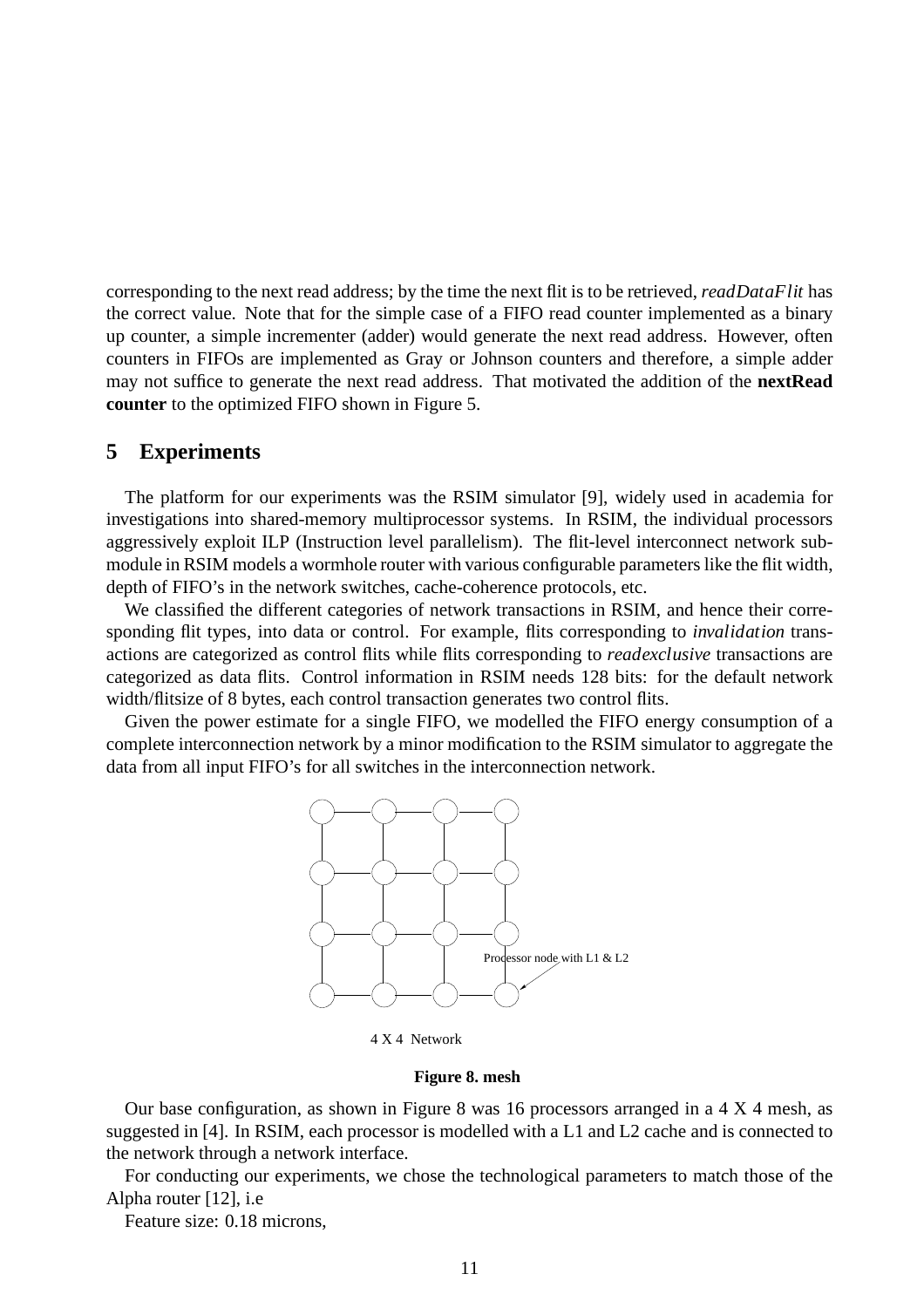Voltage: 1.65 V, Frequency: 1.2 GHz

For each *n X m* FIFO we generated power consumption data from the equations outlined in **Sec 4.2** and **Sec 4.4.1**: *n* (FIFO depth) and *m* (flit width) are the primary experimental parameters. This data represents the write and read power consumed when a single flit is stored into, and retrieved from a FIFO. The data was computed for both the original, unoptimized FIFO and, the optimized FIFO. We made a pessimistic estimate for the control flit that all *C* bits of control change every time.

#### **5.1 Analytical estimates**



**Figure 10. 64x512 FIFO**

We first analytically plotted the potential power reduction against the control flit percentage for some FIFOs with different parameters. In each of the graphs (Figures 9-12), the X-axis represents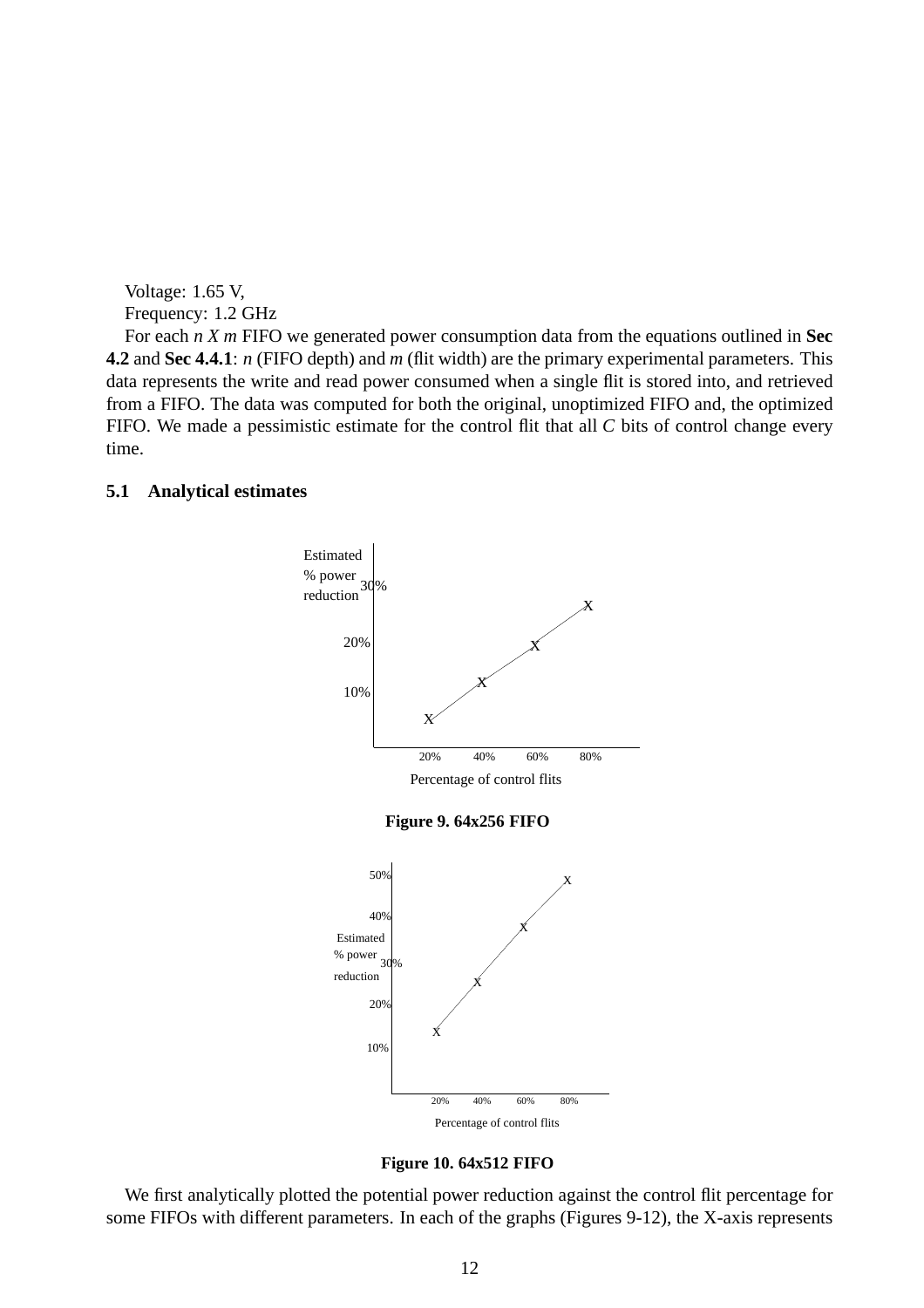





**Figure 12. 128x512 FIFO**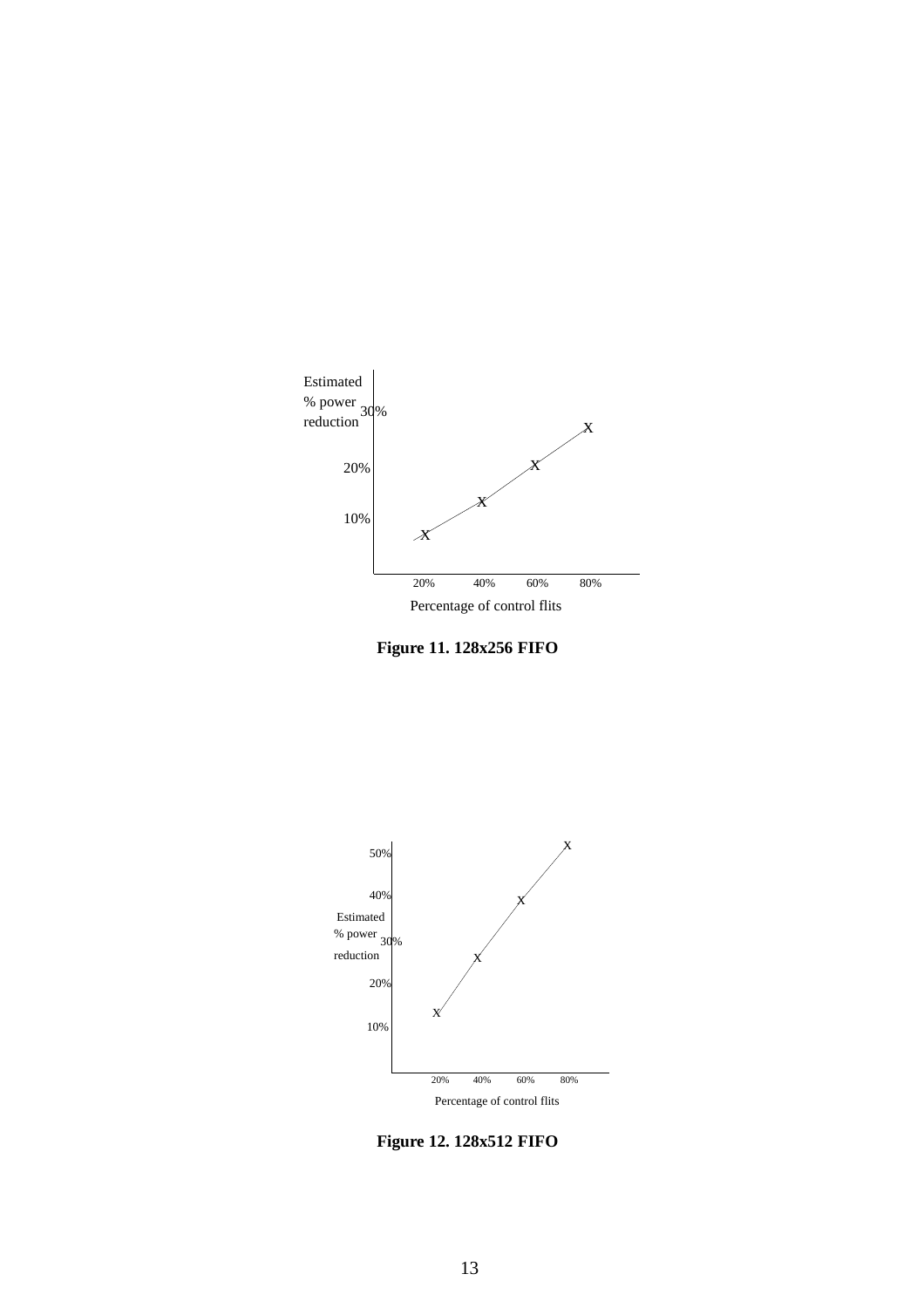the percentage of control flits out of the total number of flits that are read from and written into the FIFO; the Y-axis represents the potential power reduction as a percentage of the original power consumption. The power estimates are based on the assumption that on an average half of the memory cells switch on a write, i.e  $\alpha = 0.5$ .

Figure 9 represents the data for a 64*X*256 FIFO where the width of the control flit is 128. Figure 10 represents the data for a 64*X*512 FIFO where the width of the control flit is 128. Figure 11 represents the data for a 128*X*256 FIFO where the width of the control flit is 128. And, Figure 12 represents the data for a 128*X*512 FIFO where the width of the control flit is 128.

From the plots, it is apparent that the percentage power reduction increases linearly with increase in percentage of control flits. Also, comparing Figure 9 with Figure 10, we clearly see that the estimated power reduction for a wider FIFO, i.e the 64*X*512 FIFO, is significantly more than the FIFO with less wide flits, the 64*X*256.

#### **5.2 Benchmark results**

We next ran experiments on an interconnect network for a distributed shared memory multiprocessor to obtain data in realistic scenarios- for example, we assessed the effect of the cache coherence protocol on the power reduction.

We chose the following set of benchmarks from the popular Stanford SPLASH suite [8]: *quicksort, SOR, water, lu, mp3d*. For each benchmark, we ran the simulator to generate the cumulative energy consumption of all FIFOs in the interconnection network switches over the entire execution period. The data in each table shows the percentage reduction in FIFO energy consumption for an interconnection network built with optimized FIFOs in the switches as compared to the FIFO energy consumption for a network built with unoptimized FIFOs in the switches.

The initial set of data shown in **Table 1** was generated with the default FIFO depth of 64, the default MESI cache-coherence protocol, and flit width of 256 bits. For the next experiment shown in **Table 2**, the flit width was changed to 512. As expected, with increasing flit width and constant width of the control information, the percentage improvement increases significantly from a mean of 19% to a mean of 35%.

| Benchmark   | % reduction in FIFO energy |
|-------------|----------------------------|
| lu          | 13%                        |
| mp3d        | 19%                        |
| quicksort   | 20%                        |
| sor         | 19%                        |
| water       | 21%                        |
| <b>MEAN</b> |                            |

#### **Table 1. FIFO depth 64, flit width 256, MESI**

To assess the effect of cache coherence protocols, the next set of experiments shown in **Table 3** and **Table 4** were conducted with the MSI protocol. We expected a larger percentage improvement with our optimization on the MSI protocol given that the number of control transactions is expected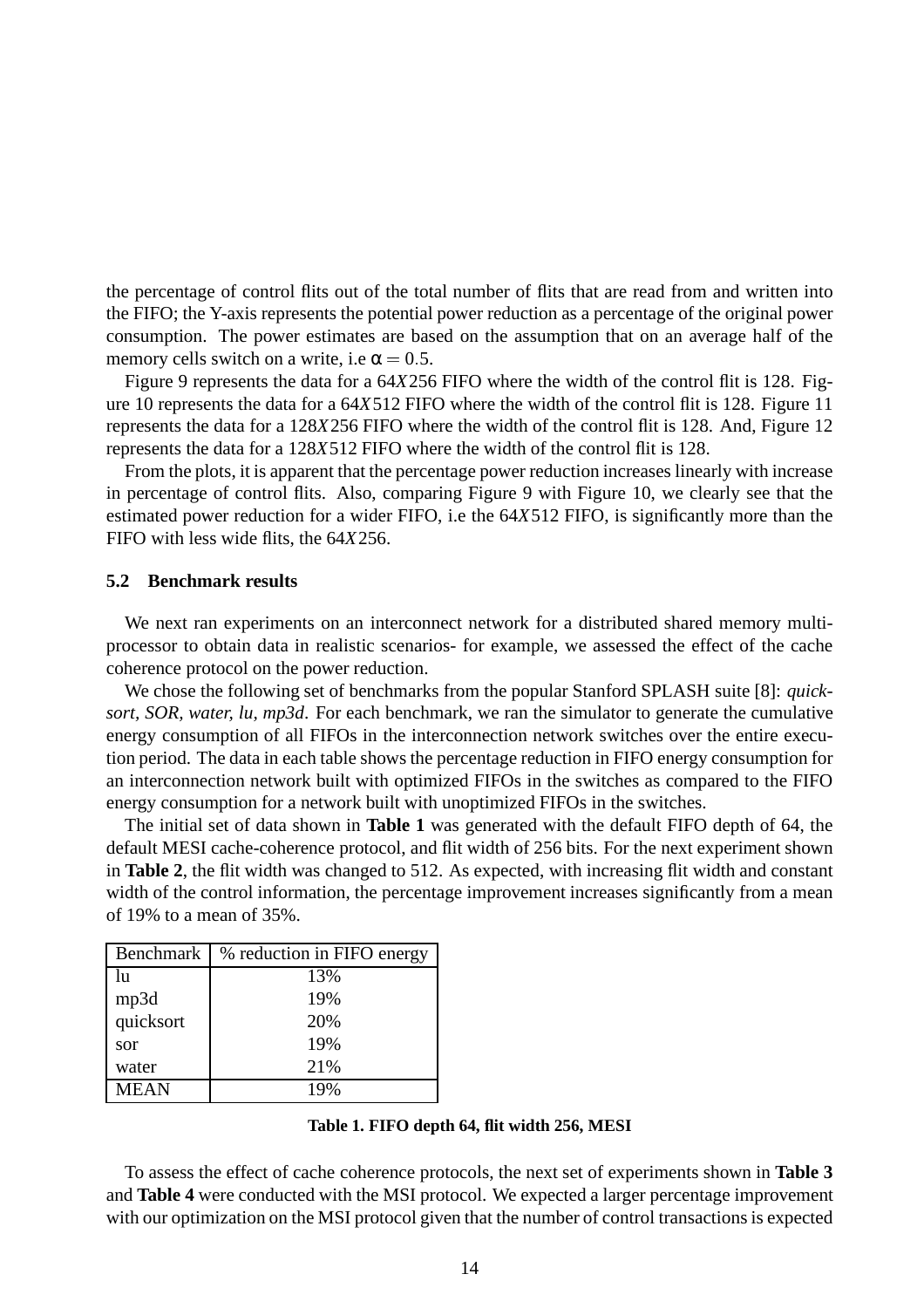| Benchmark   | % reduction in FIFO energy |
|-------------|----------------------------|
| lu          | 27%                        |
| mp3d        | 35%                        |
| quicksort   | 38%                        |
| sor         | 37%                        |
| water       | 39%                        |
| <b>MEAN</b> | 35%                        |

#### **Table 2. FIFO depth 64, flit width 512, MESI**

to be higher with this protocol than with MESI. The performance data does show an improvement of 22% vs 19% (with MESI) for the *sor* benchmark. However, for most benchmarks the difference is negligible.

| <b>Benchmark</b> | % reduction in FIFO energy |
|------------------|----------------------------|
| lu               | 13%                        |
| mp3d             | 19%                        |
| quicksort        | 21%                        |
| sor              | 22%                        |
| water            | 21%                        |
| <b>MEAN</b>      | 19%                        |

**Table 3. FIFO depth 64, flit width 256, MSI**

| Benchmark   | % reduction in FIFO energy |
|-------------|----------------------------|
| lu          | 26%                        |
| mp3d        | 35%                        |
| quicksort   | 39%                        |
| sor         | 42%                        |
| water       | 39%                        |
| <b>MEAN</b> | 36%                        |

#### **Table 4. FIFO depth 64, flit width 512, MSI**

The final set of experiments were conducted to observe the impact of modifying the FIFO depth, i.e, the number of rows, on the percentage improvement. **Table 5** and **Table 6** show the results corresponding to FIFO depths of 32 and 128 respectively. These results indicate that the percentage improvements don't change significantly with change in FIFO depth.

Though the experiments were conducted on wormhole routers with simple FIFOs, they are equally applicable to other input buffer organizations, including virtual channel routers. In DAMQ or virtual channel routers, the input buffers are partitioned into multiple subqueues, but each subqueue is a FIFO.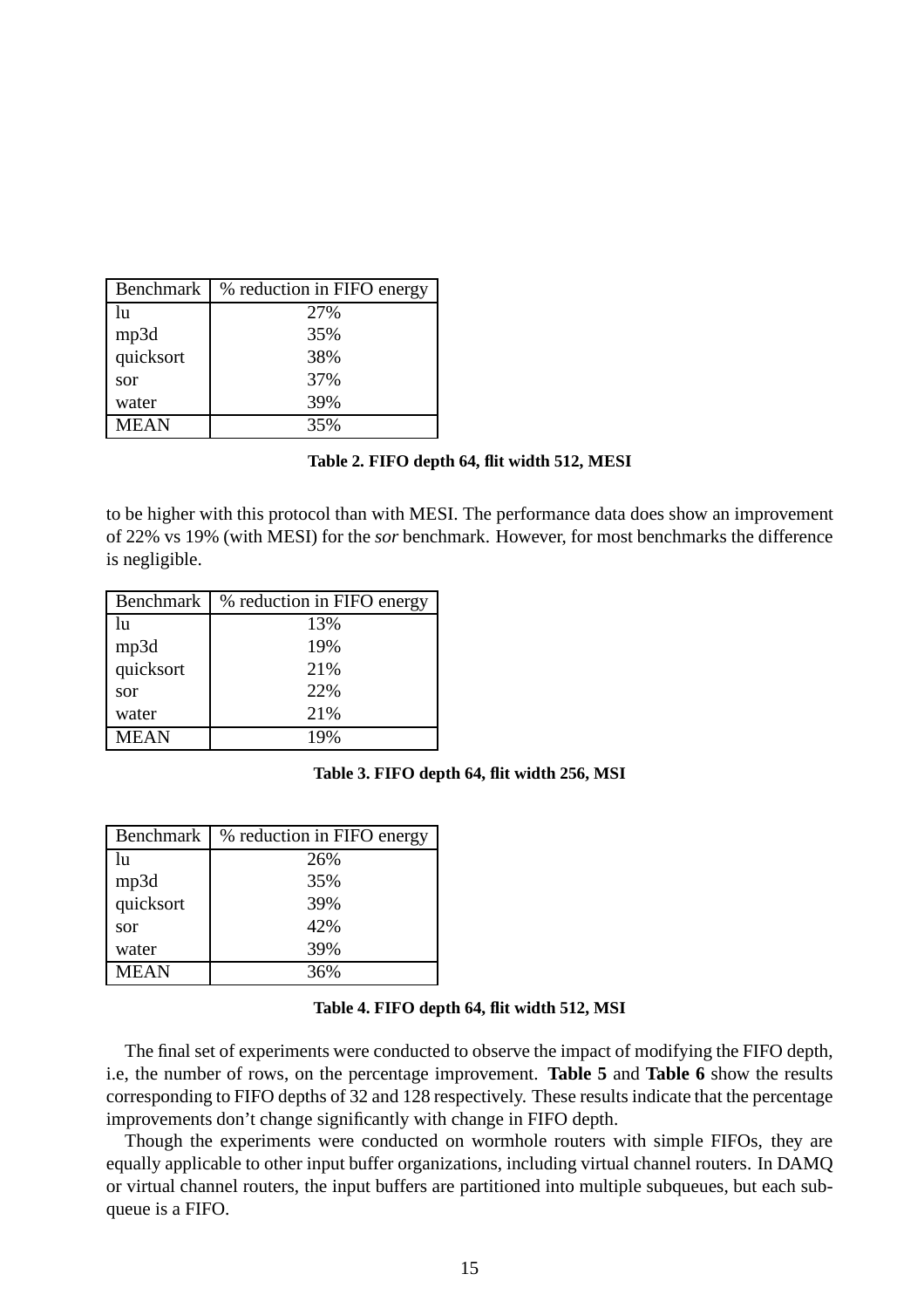| Benchmark   | % reduction in FIFO energy |
|-------------|----------------------------|
| lu          | 13%                        |
| mp3d        | 18%                        |
| quicksort   | 19%                        |
| sor         | 18%                        |
| water       | 21%                        |
| <b>MEAN</b> | 19%                        |

#### **Table 5. FIFO depth 32, flit width 256, MESI**

| Benchmark   | % reduction in FIFO energy |
|-------------|----------------------------|
| lu          | 13%                        |
| mp3d        | 18%                        |
| quicksort   | 19%                        |
| sor         | 19%                        |
| water       | 21%                        |
| <b>MEAN</b> | 19%                        |

**Table 6. FIFO depth 128, flit width 256, MESI**

## **6 Summary**

On-chip networks offer very high performance potential with new features, including the feasibility of very wide links. However, power and energy issues are a significant constraint in moving forward with their realization.

In this work, we focussed on optimizing power of FIFO buffers, which are one of the most power-hungry components of network switches. We studied the traffic characteristics for an onchip network interconnecting the component processors of a distributed shared memory system. This led us to propose an optimization that yields promising reductions in buffer energy consumptions (19-33% for 256 and 512 bit wide links).

In future work, we will continue to focus on application characteristics to provide us more insight into similar optimizations to improve power-energy characteristics of an on-chip network. Also, in this work we considered energy consumption from dynamic switching only; energy consumption due to leakage currents is becoming very important and is the subject of future work.

## **7 Acknowledgments**

This work was partially supported by NSF Grants CCR-0203813 and ACI-0205712

## **References**

[1] HS Wang, X Zhu, LS Peh, S Malik, "Orion: A Power-performance Simulator for Interconnection Networks" *IEEE Micro*, 2002.